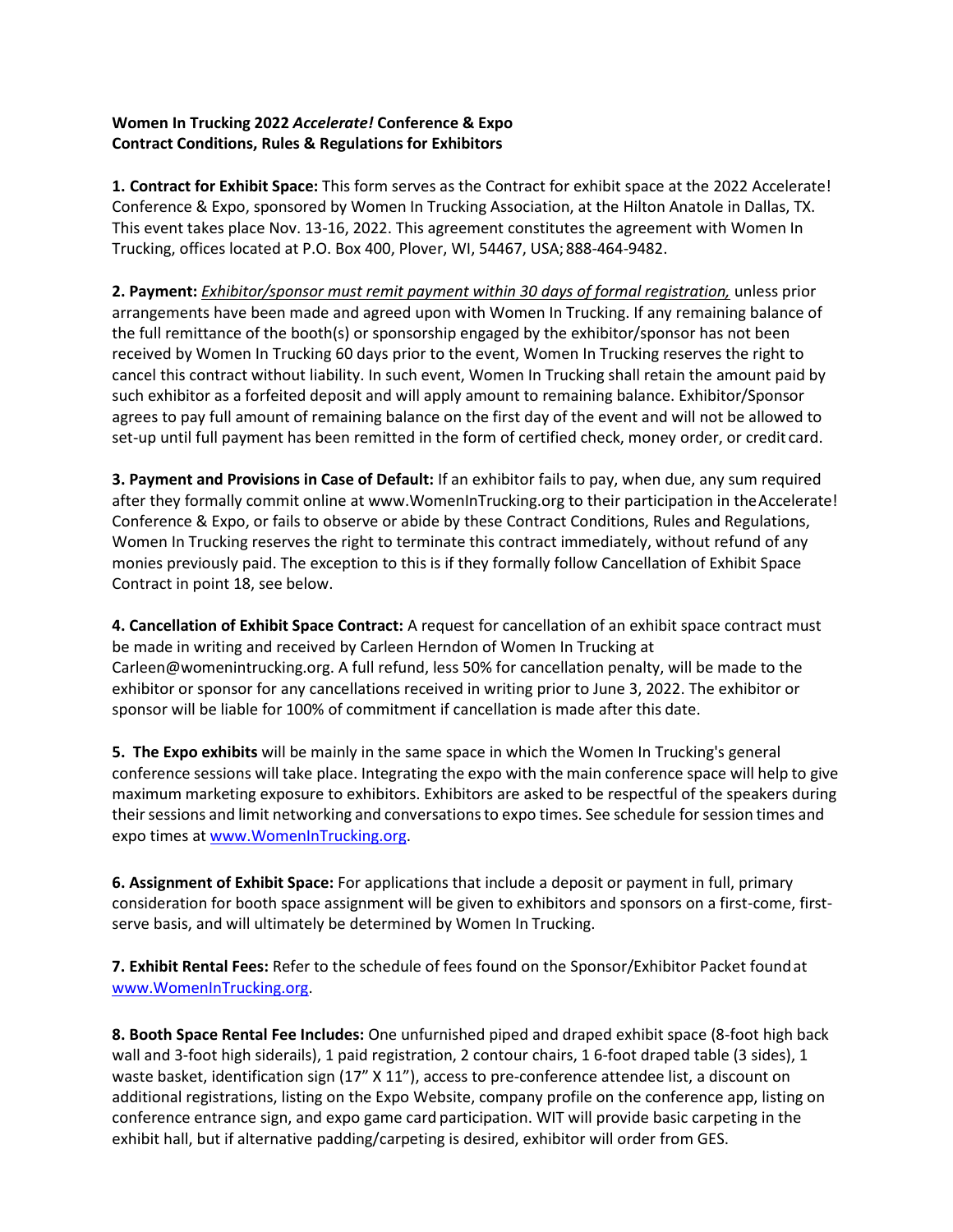**9. Conference and Expo Registration Fees:** One complimentary registration is included in the booth space rental fee. See Sponsor/Exhibitor Prospectus or List of Deliverables for the number of comped registrations you receive. Additional registrations can be purchased at the discounted exhibitor rate, regardless of whether or not you are a Women In Trucking member. Each individual attending must formally register online at [www.WomenInTrucking.org](http://www.womenintrucking.org/) or call Carleen Herndon at 615-696-1870.

**10. Exhibitor Guests:** Exhibitors wishing to invite guests, other than registered attendees, to the Conference or Expo, must purchase additional conference registrations. These may be purchased by visiting online at [www.WomenInTrucking.org o](http://www.womenintrucking.org/)r contacting Carleen Herndon at 615-696-1870.

**11. Exhibitor Services:** Global Experience Specialists (referred hereto in this contract as GES) has been selected by WIT to act as the Official Services Contractor for the Show including the right to serve exhibitors as the:

a. Exclusive provider of all material handling services, electrical, plumbing, in-booth cleaning, overhead sign hanging, labor, rental of mechanized equipment and any other exhibitor services, unless a specific service is required to be provided by the facility as approved by Women In Trucking; GES is the sole party authorized to operate mechanized equipment as part of its rights as the Official Services Contractor (i.e., forklifts, cranes, pallet jacks, genie lifts and scaffolding); and b. Sole recommended contractor for standard and specialty furniture, carpet and flooring, staging, exhibit rental, installation and dismantle labor, transportation, signage, banners and graphics.

**12.Exhibitor Appointed Contractors:** Individual exhibitors may utilize their own contractor ("EAC") to provide any service except services exclusively provided by GES pursuant to the Exhibitor Services Section above. Client authorizes GES to enforce the mutually agreed upon policy to prohibit any EAC from working at any Show unless the exhibitor seeking to use an EAC delivers to GES at least 20 days prior to the Show move-in date: (i) a Notice of Intent from the Exhibitor identifying an EAC; (ii) a signed Agreement and Rules and Regulations between GES and EAC, and (iii) a certificate of insurance ("COI") submitted to GES' partner, Vertikal, who is responsible for electronic COI compliance and tracking, to ensure the EAC has in place the necessary insurance set forth in this Section. Each EAC must maintain: (a) workers compensation insurance in the minimum amount required by state law; (b) Commercial General Liability in a minimum amount of two million dollars (\$2,000,000) covering all operations; and (c) Automobile Liability insurance in a minimum amount of two million dollars (\$2,000,000) covering all owned, hired and non-owned vehicles. Each of the policies indicated in (b) and (c) shall include both Client and Global Experience Specialists, Inc. as additional insureds for the applicable Show. Client agrees and acknowledges that if any EAC or exhibitor fails to comply with this Section, Client will prohibit such EAC from accessing the Show.

**13.Shipping:** All exhibitors must make their own shipping arrangements. The Hilton Anatole does not have space for the storage of booth shipments. Exhibitors can make arrangements for storage with the exhibit services company, GES. Shipping instructions will be provided by GES prior to the event. For packages of materials not shipping with the booth, please have them shipped to the attention of a company representative who will be checked into the Hilton Anatole at the time of delivery (charges will be incurred by that individual receiving the freight).